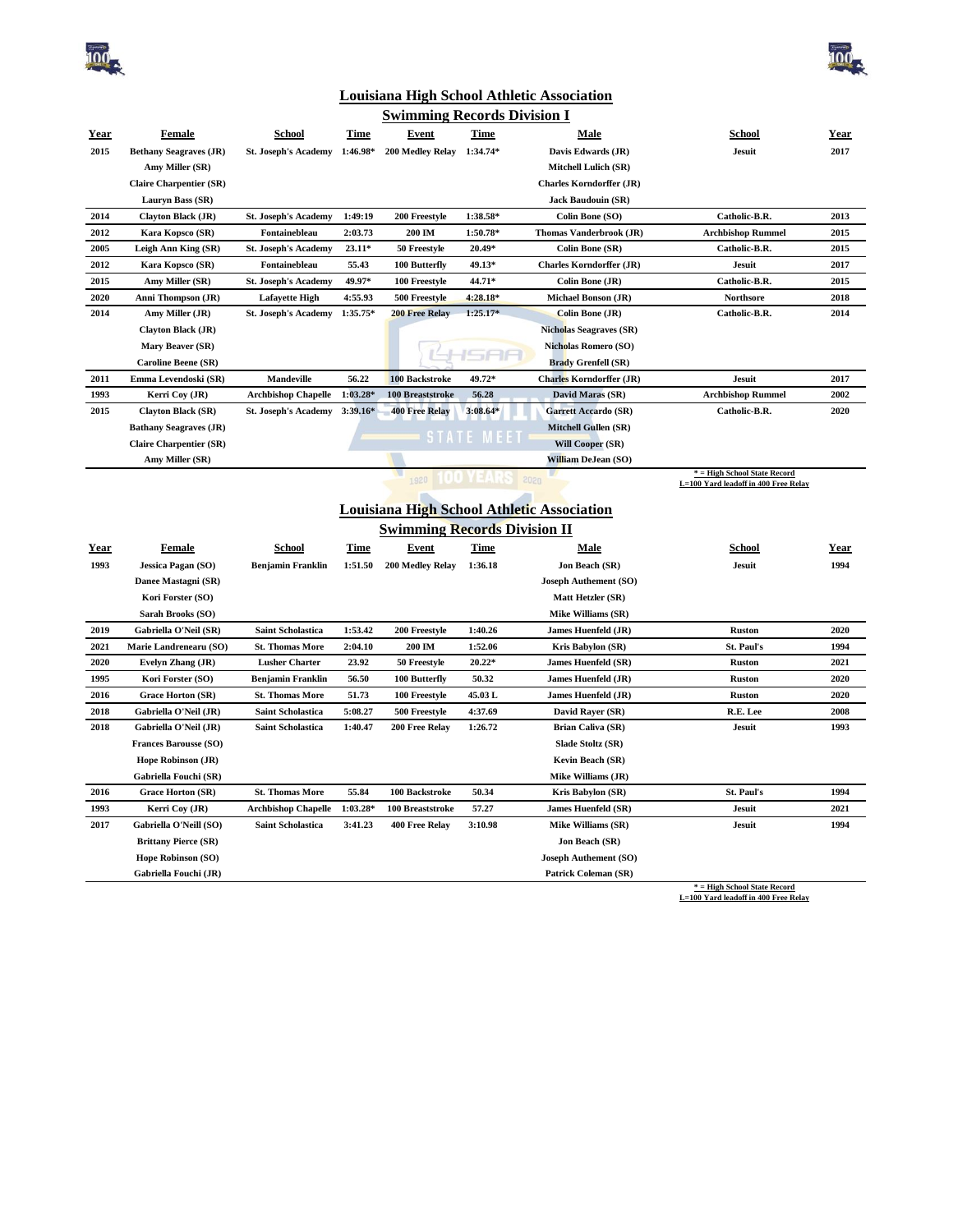



**\* = High School State Record L=100 Yard leadoff in 400 Free Relay**

## **Louisiana High School Athletic Association**

|             |                              |                            |             | <b>Swimming Records Division III</b> |            |                                                   |                                                                      |      |
|-------------|------------------------------|----------------------------|-------------|--------------------------------------|------------|---------------------------------------------------|----------------------------------------------------------------------|------|
| <u>Year</u> | Female                       | <b>School</b>              | <u>Time</u> | Event                                | Time       | Male                                              | School                                                               | Year |
| 2018        | Johannah Cangelosi (SR)      | <b>University High</b>     | 1:52.23     | 200 Medlev Relay                     | 1:36.16    | Collin Klingman (JR)                              | E.D. White                                                           | 2020 |
|             | <b>Abby Baumgartner (SR)</b> |                            |             |                                      |            | <b>Jacques Rathle (SR)</b>                        |                                                                      |      |
|             | <b>Maddilyn Gever (8)</b>    |                            |             |                                      |            | Dawson Jeansonne (SR)                             |                                                                      |      |
|             | Jenna Van Hoogstraten (JR)   |                            |             |                                      |            | <b>Brendan Martin (JR)</b>                        |                                                                      |      |
| 2020        | Sarah Holt (SR)              | <b>Parkview Baptist</b>    | 1:51.84     | 200 Freestyle                        | 1:37.91    | <b>Christopher Richardson (SR)</b>                | <b>University High</b>                                               | 2021 |
| 2017        | Jolee Liles (JR)             | <b>Parkview Baptist</b>    | $2:02.21*$  | 200 IM                               | 1:46.45*   | <b>Jacques Rathle (SR)</b>                        | E.D. White                                                           | 2020 |
| 2015        | Erin Trahan (SR)             | <b>Notre Dame</b>          | 23.23       | 50 Freestyle                         | 20.42      | <b>Brennon Conner (SR)</b>                        | <b>Jennings</b>                                                      | 2021 |
| 2015        | Erin Trahan (SR)             | <b>Notre Dame</b>          | 54.40*      | 100 Butterfly                        | 48.88*     | Derek Zhang (SR)                                  | <b>Lusher Charter</b>                                                | 2021 |
| 2019        | <b>Rylee Moore (JR)</b>      | <b>Parkview Baptist</b>    | 52.16 L     | 100 Freestyle                        | 44.71*     | <b>Brennon Conner (SR)</b>                        | <b>Jennings</b>                                                      | 2021 |
| 2018        | Jolee Liles (SR)             | <b>Parkview Baptist</b>    | 4:53.99     | 500 Freestyle                        | 4:34.14    | Collin Klingman (JR)                              | E.D. White                                                           | 2020 |
| 2021        | Alexa Bennett (SR)           | Episcopal - B.R.           | 1:41.89     | <b>200 Free Relay</b>                | 1:29.81    | <b>Ben Ponder (JR)</b>                            | <b>Calvary Baptist</b>                                               | 2019 |
|             | <b>Rylee Simoneaux (FR)</b>  |                            |             |                                      |            | Jeffrey Cochran (SO)                              |                                                                      |      |
|             | <b>Olivia Melancon (SO)</b>  |                            |             |                                      |            | Christian Booth (JR)                              |                                                                      |      |
|             | <b>Abigail Gibson (SR)</b>   |                            |             |                                      |            | <b>Josh Roper (FR)</b>                            |                                                                      |      |
| 2019        | <b>Rylee Moore (JR)</b>      | <b>Parkview Baptist</b>    | 54.73*      | <b>100 Backstroke</b>                | 48.53*     | Derek Zhang (SR)                                  | <b>Lusher Charter</b>                                                | 2021 |
| 2019        | <b>Maddilyn Gever (FR)</b>   | <b>University High</b>     | 1:06.39     | <b>100 Breaststroke</b>              | 54.40*     | <b>Jacques Rathle (SR)</b>                        | E.D. White                                                           | 2020 |
| 2021        | Abigail Gibson (SR)          | Episcopal - B.R.           | 3:42.70     | <b>400 Free Relay</b>                | 3:10.34    | <b>Collin Klingman (JR)</b>                       | E.D. White                                                           | 2020 |
|             | <b>Rylee Simoneaux (FR)</b>  |                            |             |                                      |            | <b>Wesley Templet (JR)</b>                        |                                                                      |      |
|             | Grace Ciesielski (SO)        |                            |             |                                      | STATE MEET | Jude Pere (SR)                                    |                                                                      |      |
|             | <b>Alexa Bennett (SR)</b>    |                            |             |                                      |            | <b>Jacques Rathle (SR)</b>                        |                                                                      |      |
|             |                              |                            |             | 1920                                 |            | 2020                                              | * = High School State Record<br>L=100 Yard leadoff in 400 Free Relay |      |
|             |                              |                            |             |                                      |            |                                                   |                                                                      |      |
|             |                              |                            |             |                                      |            | <b>Louisiana High School Athletic Association</b> |                                                                      |      |
|             |                              |                            |             | <b>Swimming Records Division IV</b>  |            |                                                   |                                                                      |      |
| <b>Year</b> | Female                       | School                     | <b>Time</b> | Event                                | Time       | Male                                              | School                                                               | Year |
| 2018        | Ashley Gill (SO)             | <b>Ascension Episcopal</b> | 1:53.95     | 200 Medley Relay                     | 1:40.35    | <b>Patrick Murphy (SR)</b>                        | Dunham                                                               | 2021 |
|             | Sophie Sierveld (SO)         |                            |             |                                      |            | <b>Tiago Falerios (SR)</b>                        |                                                                      |      |
|             | <b>Jillian Barczyk (SR)</b>  |                            |             |                                      |            | Reed Jantzi (SR)                                  |                                                                      |      |
|             | Grace Sheets (SR)            |                            |             |                                      |            | <b>Lawrence Watts (SR)</b>                        |                                                                      |      |
| 2018        | Jillian Barczyk (SR)         | <b>Ascension Episcopal</b> | 1:48.87*    | 200 Freestyle                        | 1:39.31    | <b>Phillip Morrison (SR)</b>                      | <b>Episcopal</b>                                                     | 2003 |
| 1995        | <b>Shelly Ripple (SO)</b>    | <b>Parkview Baptist</b>    | 2:04.84     | 200 IM                               | 1:54.54    | <b>Patrick Murphy (SR)</b>                        | Dunham                                                               | 2021 |
| 2016        | Oliva Huffman (SR)           | Dunham                     | 23.57       | 50 Freestyle                         | 21.04 L    | Davis Legnon (SR)                                 | Pope John Paul II                                                    | 2020 |
| 2019        | Ashley Gill (JR)             | <b>Ascension Episcopal</b> | 55.60       | 100 Butterfly                        | 49.79      | <b>Jared Williams (SR)</b>                        | <b>Isidore Newman</b>                                                | 2014 |
| 2016        | Oliva Huffman (SR)           | Dunham                     | 51.10       | 100 Freestyle                        | 45.84      | <b>Patrick Riess (SR)</b>                         | <b>Isidore Newman</b>                                                | 2012 |

**2016 Jillian Barczyk (SO) Ascension Episcopal 4:53.82\* 500 Freestyle 4:29.61 Robert Looney (SR) Loyola College Prep 2006 1999 Michelle Yellin (SR) Isidore Newman 1:42.07 200 Free Relay 1:28.66 Jeffrey Yellin (SR) Isidore Newman 1999**

**2005 Erica Dagg (JR) Runnels 56.80 100 Backstroke 50.22 Pierce Thionville (SR) Isidore Newman 2020 2007 Laura Klick (SR) Isidore Newman 1:04.80 100 Breaststroke 57.82 Patrick Murphy (SR) Dunham 2021 2009 Smacker Miles (FR) University High 3:44.61 400 Free Relay 3:19.93 Ryan Lecompte (JR) Vandebilt Catholic 1994**

**Bea Wallace (SR) Paul Hersh (SR) Eleanor Williams (JR) John Williams (SR) Zataia Richberg (FR) Ethan Devine (SO)**

**Caroline Forbes (SO) Justin Doiron (FR) Ayuko Monkawa (SR) Damon Bowe (SR) Laura Furr (SR) Eric Matherne (JR)**